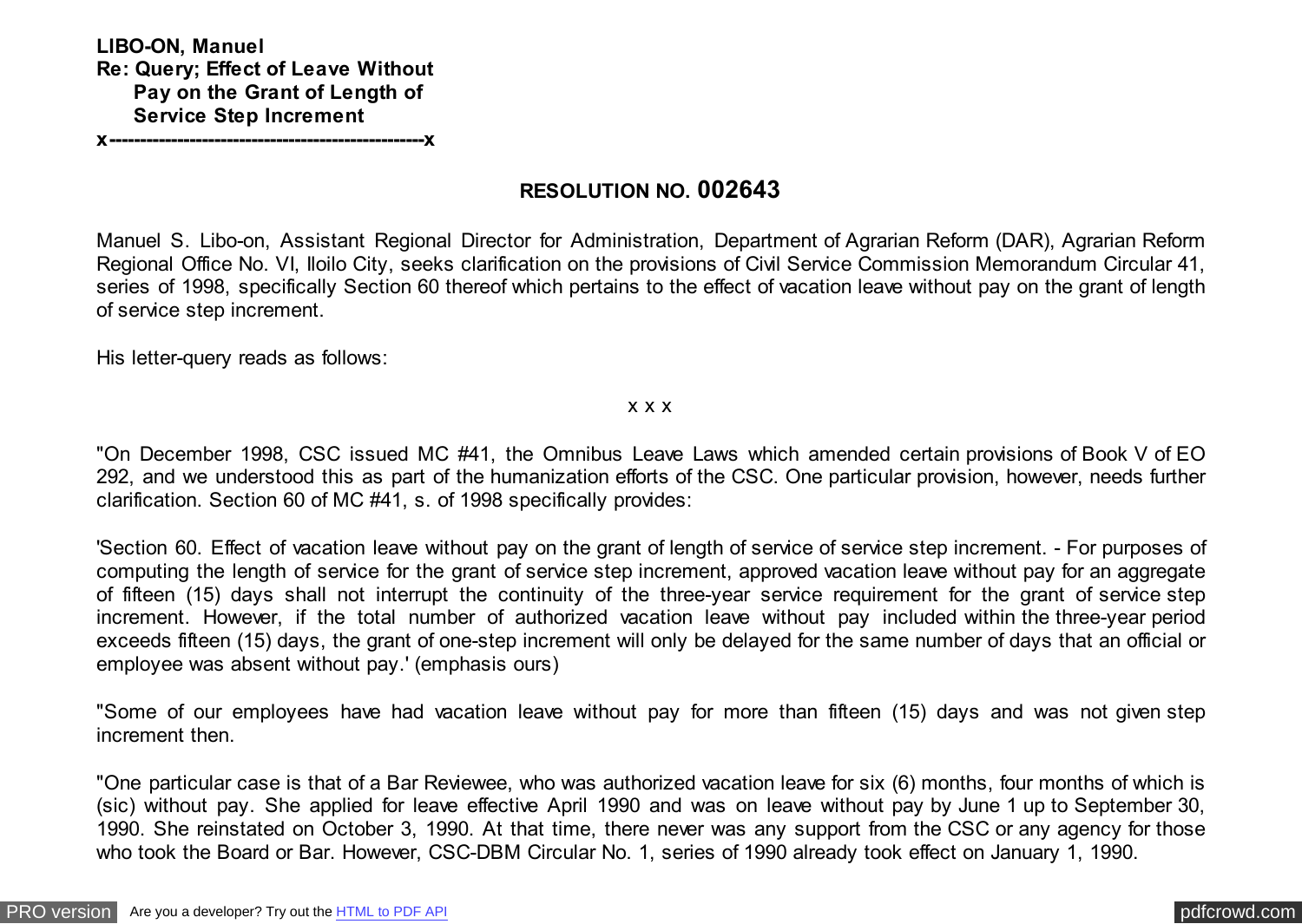"She was appointed to her position on January 20, 1988 and while she could have been entitled to a one (1) step increment by January 20, 1991, she could not because she was on vacation leave without pay for four months. Instead, she was given her first step increment on October 1990, her day one of continuous three (3) year service having commenced only upon reinstatement.

"By virtue of the aforementioned provision, which to us is more humane and favorable to the employee, can she be given her first step increment earlier than 1994? If she can, how shall the three year of service be computed?

"We believe that this new development, if given retroactive effect, is a welcome treat for those who have been in the service and the same position for quite sometime, lest they be among those "wounded souls" in the government service."

As represented by Libo-on, the employee who was appointed on January 20, 1988 is entitled to a one-step increment on January 21, 1991, as provided for under Section 2 of the Joint CSC-DBM Circular No. 1, s. 1990, which provides, as follows:

"Section 2. Length of Service. A one (1) step increment shall be granted to all officials and employees for every three 93) years of continuous satisfactory service in the position. Years of service in the position shall include the following:

those rendered before the position was reclassified to a position title with a lower or the same salary grade allocation; and

those rendered before the incumbent was transferred to another position within the same agency or to another agency without a change in position title and salary grade allocation. (b) "In the initial implementation of step increments in 1990, an incumbent shall be granted step increments equivalent to one (1) step for every three (3) years of continuous satisfactory service in a given position occupied as of January 1, 1990." (underlining supplied)

However, since said employee went on vacation leave for six months, four of which are without pay, the aforequoted provision will not apply to her. The mere fact that she was on leave without pay indicates that her service is not continuous. Hence, she will only be entitled to the grant after completing another three years of continuous satisfactory service from the time she reports to office after her leave.

Thus, Libo-on contends that if Section 60 of CSC Memorandum Circular No. 41, series of 1998 will be given retroactive effect, said employee no longer needs to wait for another three years to be entitled to a step increment. Instead the grant of step increment will only be delayed for four months, as in this case or for the number of days that an official or employee was absent without pay.

For clarity, quoted hereunder is Section 60 of MC No. 41, s. 1998:

"Section 60. Effect of vacation leave without pay on the grant of length of service step increment. - For purposes of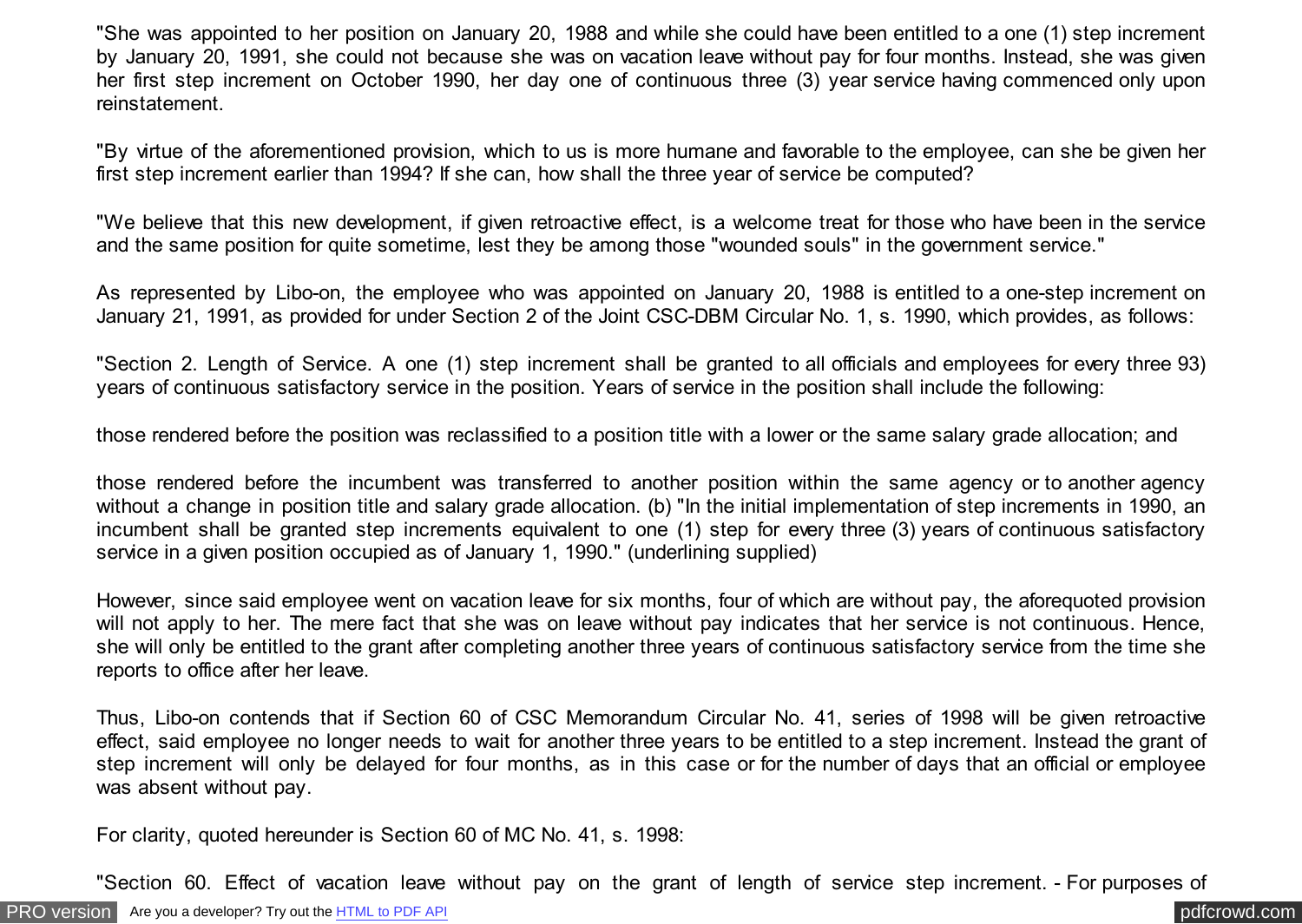computing the length of service for the grant step increment, approved vacation leave without pay for an aggregate of fifteen (15) days shall not interrupt the continuity of the three-year service requirement for the grant of step increment. However, if the total number of authorized vacation leave without pay included within the three-year period exceeds fifteen (15) days, the grant of one-step increment will only be delayed for the same number of days that an official or an employee was absent without pay." (underlining supplied)

A cursory reading of the instant query reveals that the focal issue that needs to be clarified is whether or not Section 60 of CSC Memorandum Circular No. 41, series of 1998 can be given retroactive effect to entitle an employee who went on leave without pay a step increment based on his/her length of service without necessarily completing another three years.

It is worthy to note that CSC MC No. 41, s. 1998 was issued by the Commission in accordance with its rule making power under Section 12(2), Chapter 3, Title I-A, Book V of the Administrative Code of 1987.

Rules and regulations issued by administrative authorities pursuant to the powers delegated to them shall have the force and effect of law (Nachura, Outline/Reviewer in Political law, page 231 [1996 ed.]). Having the force and effect of law, the rules and regulations promulgated by the Commission, as a general rule, have no retroactive effect (Article 4 of the New Civil Code).

There is nothing in Memorandum Circular No. 41, series of 1998 which would indicate that it was intended to apply to cases that arose prior to its effectivity. In view thereof, the present provision that if the total number of vacation leave without pay included within the three-year period exceeds fifteen (15) days, the grant of one-step increment will only be delayed for same number of days that an official or employee was absent without pay, shall apply prospectively.

WHEREFORE, the Commission hereby rules that Section 60 of CSC Memorandum Circular No. 41, series of 1998 applies prospectively.

Quezon City, NOV 27 2000

(SIGNED)

## **JOSE F. ERESTAIN, JR.**

Commissioner